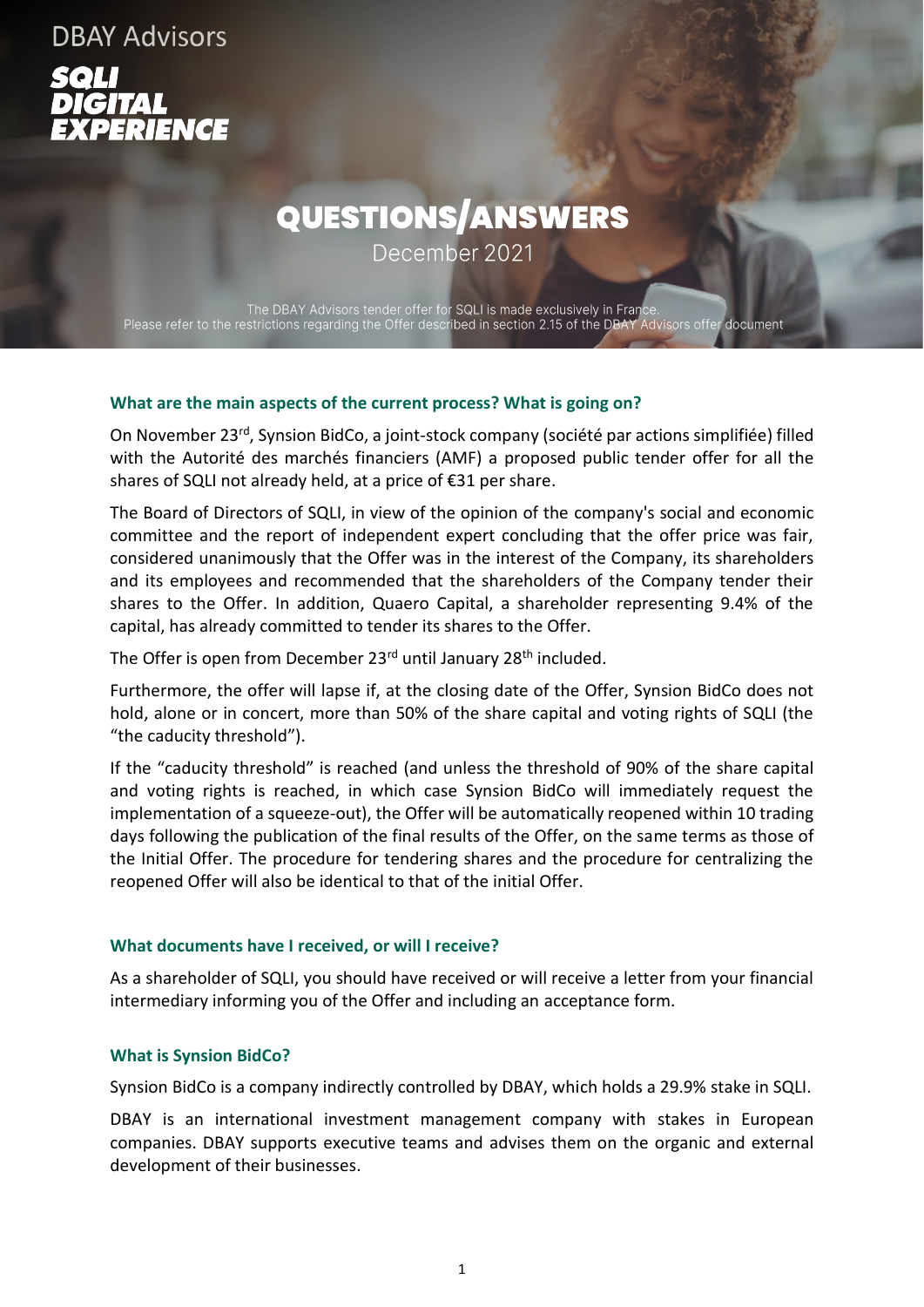In particular, DBAY has a strong knowledge of the technology industry with majority stakes in companies such as Unlimited Group, a digital marketing agency with a renowned sales team; Harvey Nash, a leading integrated high-tech and outsourcing company with a global reach (US, Europe and Asia); and more recently, Telit, a world leader in Internet of Things (IoT) hardware and software. It is expected that SQLI will benefit from collaboration opportunities with other DBAY investments.

## **Do I have to bring my shares to the offer? What happens if I don't bring my shares?**

It is up to each of SQLI's shareholders to determine whether they wish to tender their shares to the offer.

In the scenario where, at the closing of the offer (or, if applicable, the Reopened Offer), the shareholders who have not tendered their shares to the offer do not represent more than 10% of the share capital and voting rights of SQLI, Synsion BidCo intends to ask the AMF for the implementation of a squeeze-out as soon as the offer closes or within a period of three months following the closing of the reopened offer. In the event of a squeeze-out, the shares of the minority shareholders will be automatically transferred to Synsion BidCo in return for a compensation equal to the offer price for the SQLI shares, i.e. 31€ per share.

It should be noted that the completion of the offer will automatically lead to a decrease in the number of shares held by the public and therefore in the liquidity of SQLI shares.

## **How do I bring my shares?**

Shareholders holding "administered registered" or " bearer" shares, i.e. whose shares are registered with a financial intermediary (online brokers, banking institution) and who wish to tender their SQLI shares must submit to their financial intermediary a tender order at the offer price in accordance with the form that will be provided to them by their financial intermediary.

Shareholders whose SQLI shares are held in "bearer" form and who wish to participate to the offer must first request their registration in "administered registered" form (unless they have previously requested the conversion of their shares to bearer form). It is specified that shareholders who expressly request the conversion of their shares to bearer form will lose the benefits associated with holding their shares in registered form, in particular the acquisition or holding of their double voting rights, if the Offer is not successful.

To do so, shareholders must attach to their transfer request form the RIB of their securities account opened with their financial intermediary.

Your transfer order must be received by your financial intermediary no later than 27 January 2022 to be considered.

#### **Will SQLI remain a listed company?**

In the event that, at the end of the offer or, as the case may be, of the reopened offer, the number of shares not presented by minority shareholders does not represent more than 10% of the capital and voting rights of SQLI, Synsion BidCo intends to ask the AMF to implement, within a period of 10 trading days from the publication of the result of the offer or, as the case may be, within a period of 3 months from the closing of the reopened offer, in accordance with Articles L. 433-4, II of the French Monetary and Financial Code and 237-1 to 237-10 of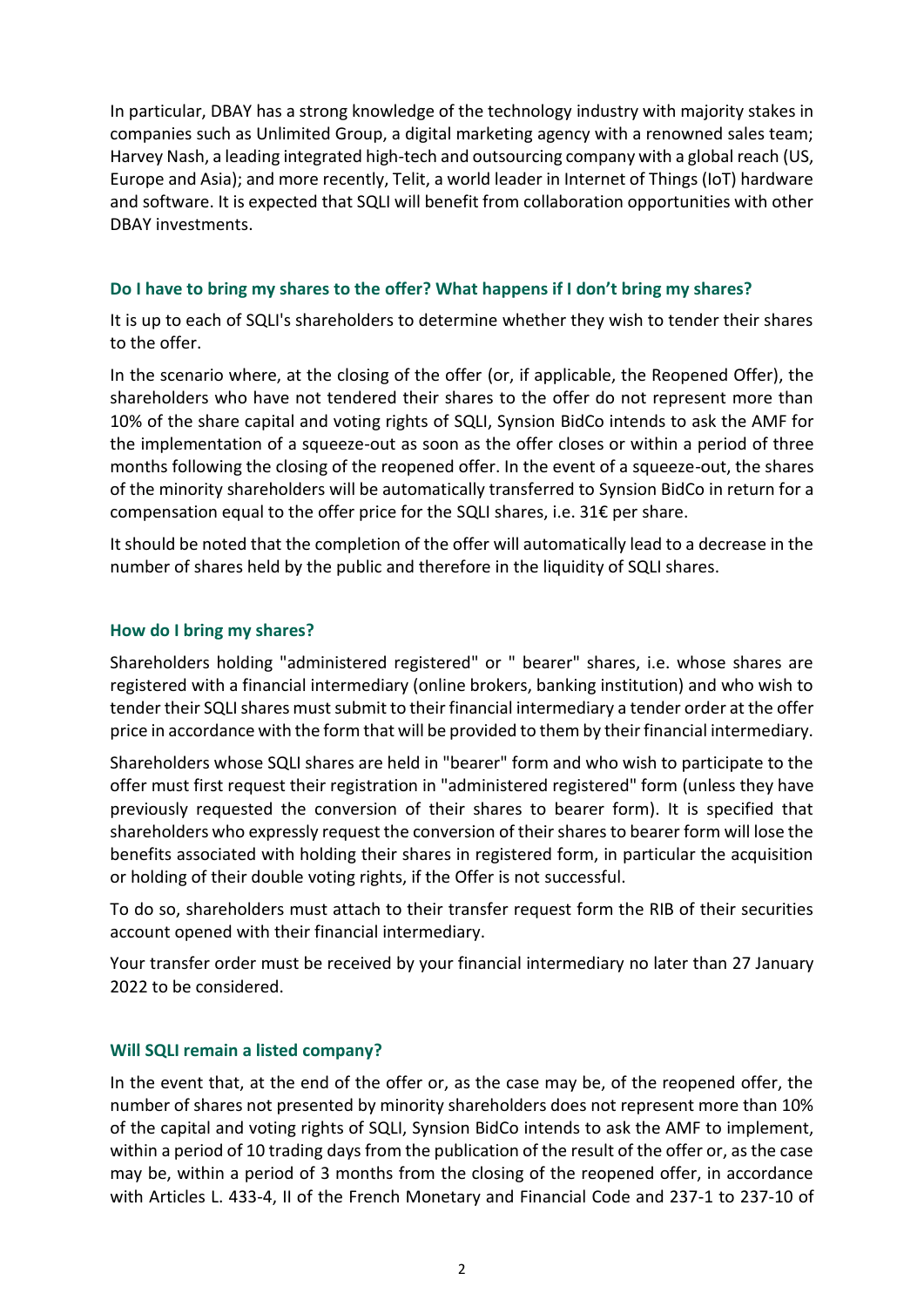the AMF General Regulation, a squeeze-out procedure in order to have the shares not tendered to the offer or, as the case may be, to the reopened offer transferred in return for compensation equal to the offer price for the shares, i.e. 31€ per share.

## **Where can I get more information about the offer?**

The documents relating to the offer, i.e. Synsion BidCo offer memorandum and SQLI's reply document (including the independent expert's fairness opinion) approved by the AMF on December 21<sup>st</sup> 2021 under numbers 21-533 and 21-534, are available on the websites of the AMF [\(www.amf-france.org\)](http://www.amf-france.org/), SQLI [\(www.sqli.com\)](http://www.sqli.com/) and DBAY Advisors [\(www.dbayadvisors.com\)](http://www.dbayadvisors.com/). Information relating to the legal, financial, and accounting characteristics of Synsion BidCo and SQLI is also available on these same websites.

# **To be effective, must the offer reach a minimum threshold number of shares and voting rights?**

In accordance with the provisions of the AMF's general regulations, the offer will automatically lapse if, at its closing date, DBAY does not hold more than 50% of the Company's capital or voting rights. This is a legal threshold for termination.

The success of the offer is also conditional upon reaching the threshold of 50% of the capital and voting rights of SQLI. However, Synsion BidCo reserves the right to waive this last condition until the date of publication by the AMF of the result of the offer.

#### **Is a reopening of the offer contemplated?**

Yes, if the Offer is successful, the Offer will be automatically reopened at the latest within ten (10) trading days after the publication of the final result of the Offer, on the same terms as the Offer. In such a case, the reopened Offer will, in principle, last at least ten (10) trading days.

In the event of a reopening of the Offer, the procedure for tendering the shares in the reopened Offer and the procedure for the reopened Offer will be identical to that of the initial Offer, being specified, however, that orders to tender to the reopened Offer will be irrevocable.

However, Synsion BidCo reserves the right, if it can implement a squeeze-out directly following the Offer (see above "Will SQLI remain a listed company?"), to request the AMF to implement such a squeeze-out within ten (10) trading days from the publication of the notice of result of the Offer. In such a case, the Offer would not be reopened.

#### **What is the interest for a SQLI shareholder to tender his shares to the Offer?**

The Initiator is offering SQLI shareholders who tender their shares to the Offer immediate liquidity for their entire stake at a price of 31€ per share. This price represents a premium of 40% based on the average closing price of the share weighted by daily volumes over the last 12 months (i.e. until 23 September 2021, the last trading day prior to the publication of the press release announcing the intention to file the Offer).

The Autorité des marchés financiers has declared the Offer compliant and has granted its visa to Synsion BidCo's offer document (visa n°21-533) and SQLI's reply document (visa n°21-534). The independent expert who has been appointed has concluded that the Offer price is fair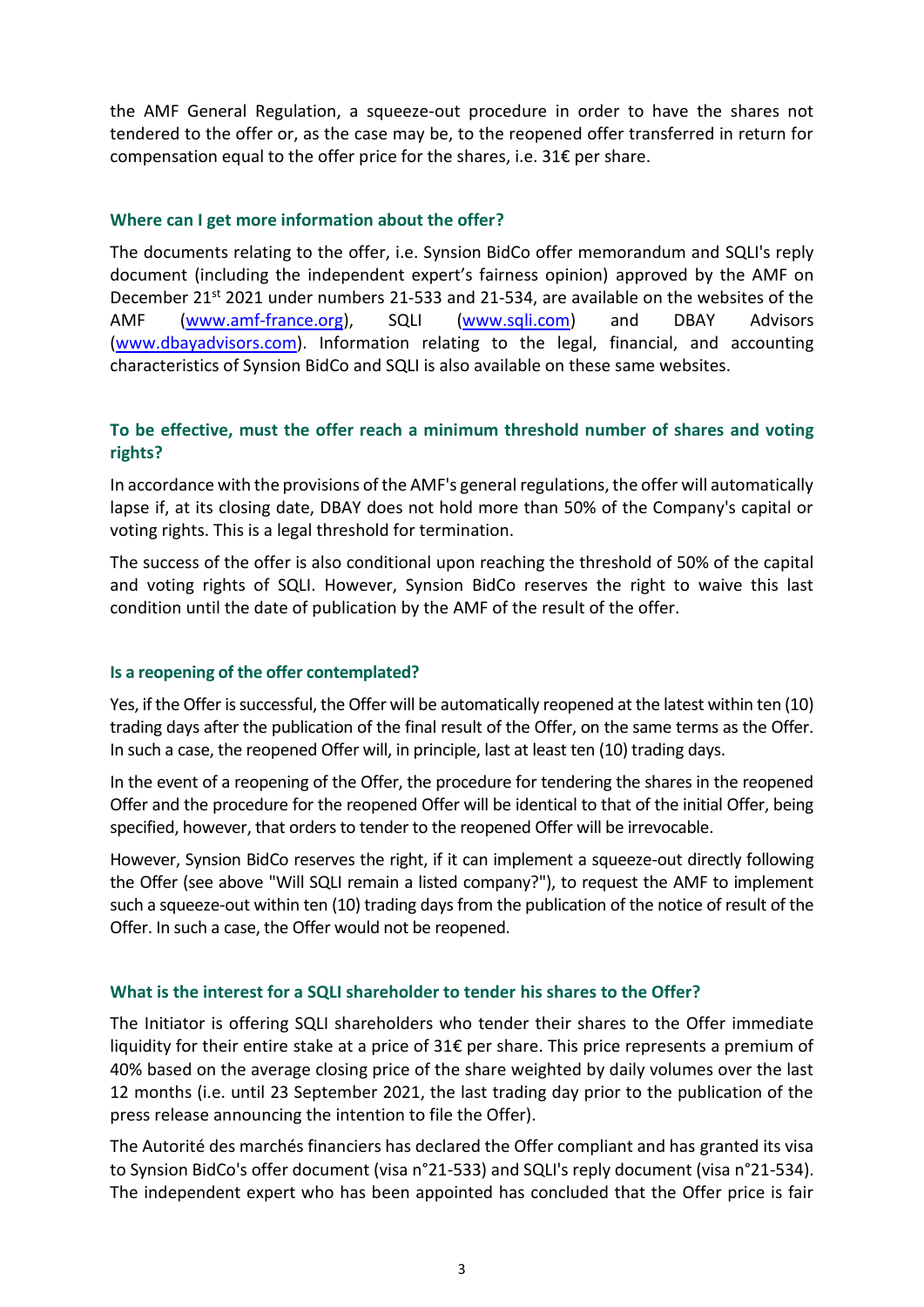from a financial point of view for SQLI's shareholders. The Social and Economic Committee of the company has given a favorable opinion on the Offer. Based on these elements, the Board of Directors unanimously voted in favor of the Offer, considering that it was in line with the interests of the Company, its shareholders and its employees, and recommended the shareholders to tender their shares to the Offer. In addition, Quaero Capital, a shareholder representing 9.4% of the capital, has already committed to tender its shares to the Offer.

#### **What is the view of SQLI's board of directors on the Offer?**

The board of directors of SQLI, in view of the opinion rendered by the CSE and the report of the independent expert concluding that the offer price was fair, considered unanimously that the Offer was in the interest of the Company, its shareholders and its employees and recommended to the shareholders of the Company to tender their shares to the Offer.

## **The price appears to be a major argument to justify tendering one's shares to the Offer: how to assess the price of €31 per share set by the bidder?**

This price is justified by a multi-criteria analysis which is based in particular on the analysis of the share price, the price targets of financial analysts, the discounting of future cash flows and comparable transactions. The methodology of this multi-criteria analysis is described in the offeror's prospectus and has also been the subject of a fairness opinion from the independent expert.

As required by regulation, an independent expert has been appointed and has concluded that the Offer price is fair.

You can consult the public documentation to assess the interest of the offer and in particular

- The offer document, available on the AMF, SQLI and DBAY Advisors websites. Sections 1.2.4, 3.1.b and 3.4 deal specifically with this point
- The note in response containing the independent expert's report, available on the AMF, SQLI and DBAY Advisors websites. Sections 5.2, 6.2 and 8 of this report deal specifically with this point

In particular, the offer represents a premium to the following reference prices:

- +11.1% vs. the share price on 23 September 2021 (last trading day prior to the announcement of the offer);
- +26.5% vs. the volume-weighted average price observed over the last 6 months prior to the date of the announcement of the offer;
- +40% vs. the volume-weighted average price in the last 12 months prior to the announcement of the offer.

For the record, SQLI's share price has never exceeded  $\epsilon$ 27.2 in the three years preceding the announcement of the proposed offer. It should also be noted that the average price target of analysts following SQLI's share price was €28.3 on 23 September 2021, once again significantly below the offer price of €31.